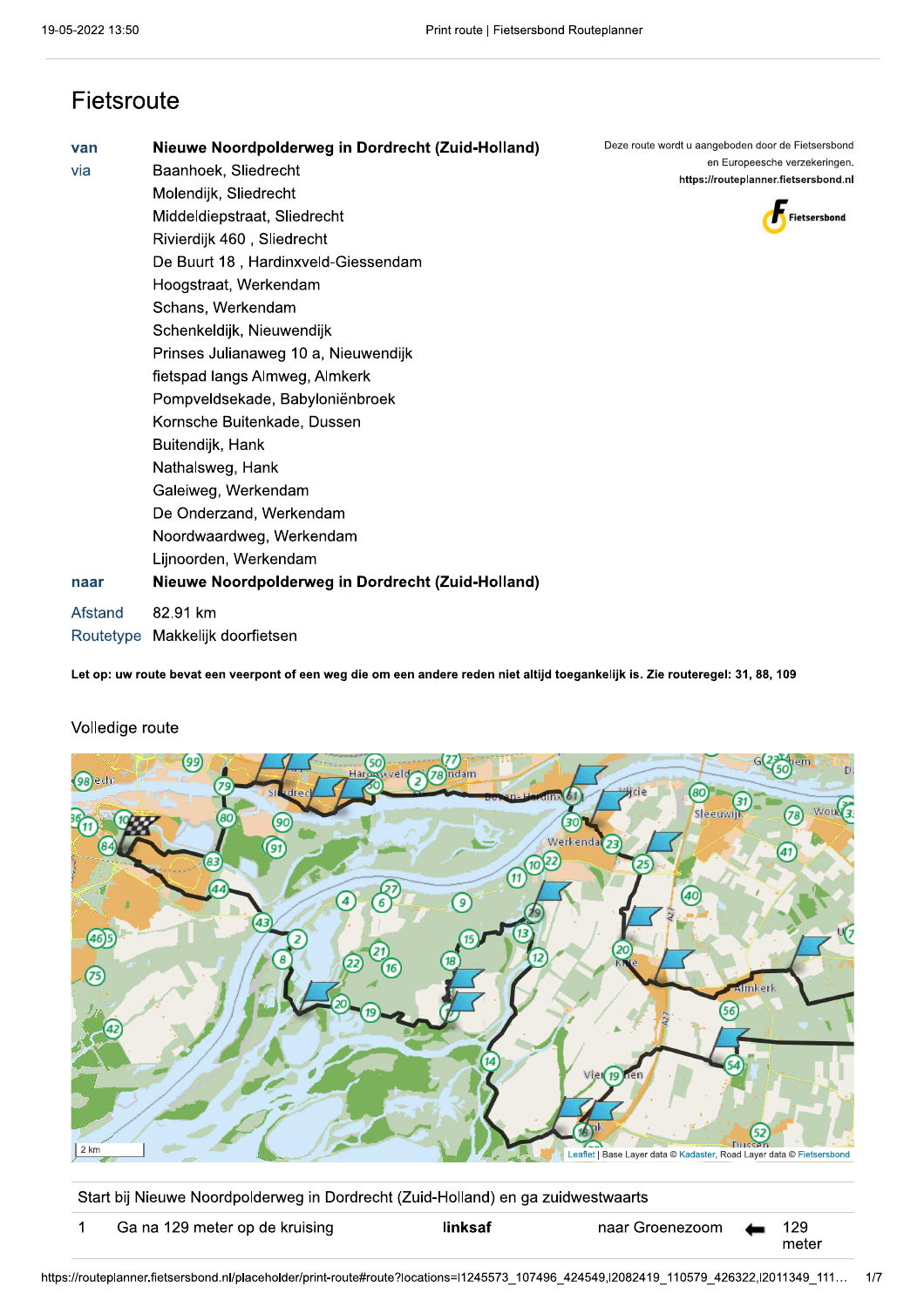| $\overline{2}$ | Ga na 238 meter bij de zijstraat                                                                                                                                              | linksaf       | naar Amazonepad                               | 367<br>meter |
|----------------|-------------------------------------------------------------------------------------------------------------------------------------------------------------------------------|---------------|-----------------------------------------------|--------------|
| 3              | Ga na 238 meter bij de T-splitsing                                                                                                                                            | linksaf       | , naam blijft<br>Amazonepad                   | 605<br>meter |
| 4              | Ga na 26 meter bij de T-splitsing                                                                                                                                             | rechtsaf      | naar Randweg                                  | 632<br>meter |
| 5              | Ga na 347 meter bij de zijstraat                                                                                                                                              | schuin rechts | naar Middelweg                                | 979<br>meter |
| 6              | Ga na 1.0 km. op de kruising                                                                                                                                                  | linksaf       | naar Loswalweg                                | 2.0 km.      |
| 7              | Ga na 174 meter bij de 5-sprong                                                                                                                                               | schuin rechts | naar Wantijdijk                               | 2.2 km.      |
| 8              | Ga na 1.3 km. bij de zijstraat                                                                                                                                                | linksaf       | naar Kors<br>Monsterpad                       | 3.5 km.      |
| 9              | Ga na 1.3 km. na de oversteek                                                                                                                                                 | rechtdoor     | , naam wordt<br>fietspad Baanhoek             | 4.8 km.      |
| 10             | Ga na 1.4 km. bij de zijstraat<br>Op deze weg komt u in de woonplaats Sliedrecht.                                                                                             | rechtsaf      | naar Parallelweg                              | 6.3 km.      |
| 11             | Ga na 533 meter bij de T-splitsing                                                                                                                                            | scherp links  | naar Baanhoek                                 | 6.8 km.      |
| 12             | Ga na 954 meter bij het einde<br>In dit routeonderdeel zit een Paaltje.                                                                                                       | rechtdoor     | , naam wordt<br>Molendijk                     | 7.8 km.      |
| 13             | Ga na 788 meter bij de zijstraat                                                                                                                                              | rechtsaf      | naar A W de<br>Landgraafstraat                | 8.6 km.      |
| 14             | Ga na 292 meter op de kruising                                                                                                                                                | rechtdoor     | , naam wordt Van<br>de Houten<br>Willemsplein | 8.9 km.      |
| 15             | Ga na 42 meter op de kruising                                                                                                                                                 | schuin links  | naar Havenstraat                              | 8.9 km.      |
| 16             | Ga na 312 meter op de kruising                                                                                                                                                | rechtdoor     | , naam wordt<br>Doctor<br>Langeveldplein      | 9.2 km.      |
| 17             | Ga na 79 meter bij het kruispunt                                                                                                                                              | rechtdoor     | , naam wordt<br>Middeldiepstraat              | 9.3 km.      |
| 18             | Ga na 502 meter op de kruising                                                                                                                                                | linksaf       | naar<br>Oosterbrugstraat                      | 9.8 km.      |
| 19             | Ga na 87 meter op de kruising                                                                                                                                                 | rechtsaf      | naar Rivierdijk                               | 9.9 km.      |
| 20             | Kom na 475 meter bij [onbekend] in Sliedrecht (Zuid-Holland)                                                                                                                  |               |                                               | 10.4 km.     |
| 21             | Ga na 421 meter bij het kruispunt                                                                                                                                             | schuin rechts | , naam blijft<br>Rivierdijk                   | 10.8 km.     |
| 22             | Ga na 1.5 km. bij het kruispunt<br>Deze afslag is bij een Verkeerslicht.                                                                                                      | scherp rechts | naar fietspad A15                             | 12.3 km.     |
| 23             | Ga na 2.1 km. bij de zijstraat<br>Op deze weg komt u in de woonplaats Hardinxveld-<br>Giessendam.                                                                             | rechtsaf      | naar fietspad                                 | 14.5 km.     |
| 24             | Ga na 683 meter bij de T-splitsing                                                                                                                                            | rechtsaf      | naar Rivierdijk                               | 15.1 km.     |
| 25             | Ga na 109 meter bij het kruispunt                                                                                                                                             | rechtsaf      | , naam blijft<br>Rivierdijk                   | 15.2 km.     |
| 26             | Ga na 2.7 km. bij de zijstraat                                                                                                                                                | linksaf       | naar De Buurt                                 | 17.9 km.     |
| 27             | Kom na 173 meter bij [onbekend] in Hardinxveld-Giessendam (Zuid-Holland)                                                                                                      |               |                                               | 18.1 km.     |
| 28             | Ga na 251 meter bij de T-splitsing<br>In dit routeonderdeel zit een Dit is een gastadres van<br>Vrienden op de Fiets met de volgende beschrijving:<br>Verblijftype: Tuinhuis. | linksaf       | naar Rivierdijk                               | 18.3 km.     |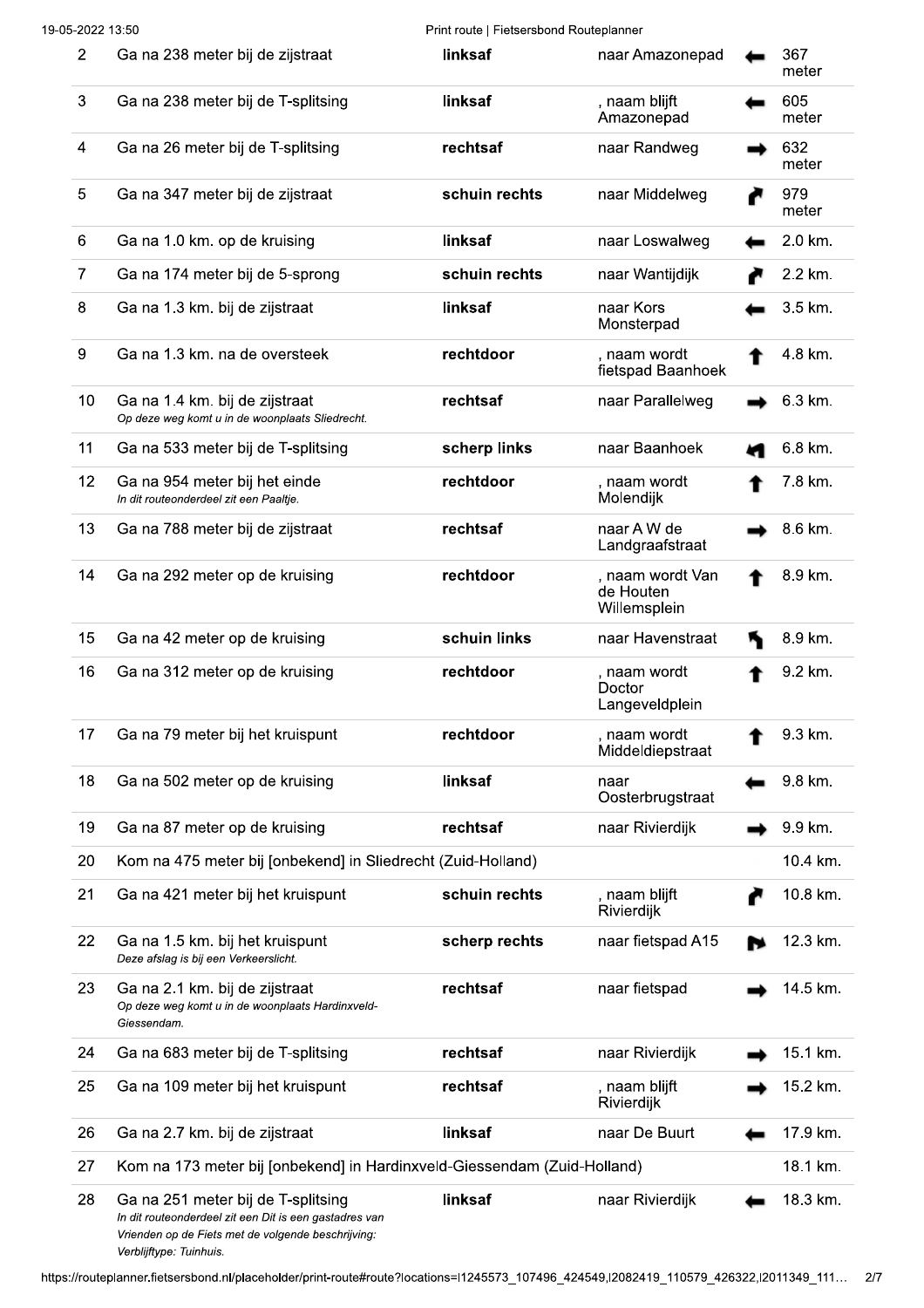| 29                         | Ga na 108 meter op de kruising                                                                                                                                                                                                                                                                                                                                                                                                                       | rechtsaf      | , naam blijft<br>Rivierdijk                                                                         | 18.4 km. |
|----------------------------|------------------------------------------------------------------------------------------------------------------------------------------------------------------------------------------------------------------------------------------------------------------------------------------------------------------------------------------------------------------------------------------------------------------------------------------------------|---------------|-----------------------------------------------------------------------------------------------------|----------|
| 30                         | Ga na 65 meter bij de zijstraat                                                                                                                                                                                                                                                                                                                                                                                                                      | rechtsaf      | naar Veer                                                                                           | 18.5 km. |
| $\left( 1, \ldots \right)$ | Ga na 25 meter bij kade                                                                                                                                                                                                                                                                                                                                                                                                                              | schuin rechts | naar veerpont over<br>Boven-Merwede in<br>Hardinxveld-<br>Giessendam<br>(Altena, Noord-<br>Brabant) | 18.5 km. |
| 32                         | Ga na 753 meter bij kade<br>In dit routeonderdeel zit een Niet altijd toegankelijk, en een<br>Veerpont met de volgende beschrijving: Naam: Gorinchem -<br>Werkendam - Hardinxveld; Plaatsnaam: Gorinchem,<br>Werkendam, Hardinxveld; Informatie: 0183-659314 (Riveer);<br>Type veer: Motorveerboot; Opmerkingen:<br>-Op donderdag(koop)avond in Gorinchem extra afvaart<br>naar Woudrichem-Sleeuwijk-Werkendam-Hardinxveld als<br>er passagiers zijn | rechtdoor     | naar Sasdijk                                                                                        | 19.3 km. |
| 33                         | Ga na 151 meter bij de T-splitsing<br>Op deze weg komt u in de woonplaats Werkendam.                                                                                                                                                                                                                                                                                                                                                                 | linksaf       | , naam blijft<br>Sasdijk                                                                            | 19.4 km. |
| 34                         | Ga na 470 meter bij de zijstraat                                                                                                                                                                                                                                                                                                                                                                                                                     | rechtsaf      | naar Merwestraat                                                                                    | 19.9 km. |
| 35                         | Ga na 129 meter bij de T-splitsing                                                                                                                                                                                                                                                                                                                                                                                                                   | linksaf       | naar Hoogstraat                                                                                     | 20.0 km. |
| 36                         | Ga na 124 meter bij de T-splitsing                                                                                                                                                                                                                                                                                                                                                                                                                   | linksaf       | , naam blijft<br>Hoogstraat                                                                         | 20.1 km. |
| 37                         | Ga na 1 meter bij de zijstraat                                                                                                                                                                                                                                                                                                                                                                                                                       | rechtsaf      | , naam blijft<br>Hoogstraat                                                                         | 20.1 km. |
| 38                         | Ga na 64 meter bij het einde                                                                                                                                                                                                                                                                                                                                                                                                                         | rechtdoor     | , naam wordt<br>Werkensedijk                                                                        | 20.2 km. |
| 39                         | Ga na 181 meter bij de zijstraat                                                                                                                                                                                                                                                                                                                                                                                                                     | schuin links  | naar fietspad                                                                                       | 20.4 km. |
| 40                         | Ga na 68 meter bij de T-splitsing                                                                                                                                                                                                                                                                                                                                                                                                                    | schuin links  | naar Werkensedijk                                                                                   | 20.5 km. |
| 41                         | Ga na 989 meter bij de rotonde                                                                                                                                                                                                                                                                                                                                                                                                                       | schuin links  | naar Schans                                                                                         | 21.4 km. |
| 42                         | Ga na 414 meter bij de Y-splitsing                                                                                                                                                                                                                                                                                                                                                                                                                   | rechtdoor     | , naam blijft<br>Schans                                                                             | 21.9 km. |
| 43                         | Ga na 395 meter bij het tussenpunt                                                                                                                                                                                                                                                                                                                                                                                                                   | terug         | , naam blijft<br>Schans                                                                             | 22.3 km. |
| 44                         | Ga na 5 meter bij de zijstraat                                                                                                                                                                                                                                                                                                                                                                                                                       | linksaf       | naar Schenkeldijk                                                                                   | 22.3 km. |
| 45                         | Ga na 983 meter bij de Y-splitsing<br>In dit routeonderdeel zit een Waterlinie met de volgende<br>beschrijving: Naam: Molen en bunker, en een Paaltje.                                                                                                                                                                                                                                                                                               | linksaf       | , naam blijft<br>Schenkeldijk                                                                       | 23.3 km. |
| 46                         | Ga na 1.5 km. bij de zijstraat<br>Op deze weg komt u in de woonplaats Nieuwendijk. In dit<br>routeonderdeel zit een Waterlinie met de volgende<br>beschrijving: Naam: Werk aan de Bakkerskil, en een<br>Waterlinie met de volgende beschrijving: Naam: Papsluis<br>Werkendam, en een Paaltje, en een Waterlinie met de<br>volgende beschrijving: Naam: Inlaat Bakkerskil.                                                                            | rechtdoor     | , naam wordt<br>Kildijk                                                                             | 24.8 km. |
| 47                         | Ga na 1.2 km. bij de zijstraat<br>In dit routeonderdeel zit een Waterlinie met de volgende<br>beschrijving: Naam: Inlaat Bakkerskil.                                                                                                                                                                                                                                                                                                                 | rechtdoor     | , naam wordt<br>Kerkweg                                                                             | 26.0 km. |
| 48                         | Ga na 404 meter bij de zijstraat                                                                                                                                                                                                                                                                                                                                                                                                                     | linksaf       | naar Prinses<br>Margrietlaan                                                                        | 26.4 km. |
| 49                         | Ga na 153 meter bij de T-splitsing                                                                                                                                                                                                                                                                                                                                                                                                                   | rechtsaf      | naar Prinses                                                                                        | 26.6 km. |

https://routeplanner.fietsersbond.nl/placeholder/print-route#route?locations=l1245573\_107496\_424549,I2082419\_110579\_426322,I2011349\_111... 3/7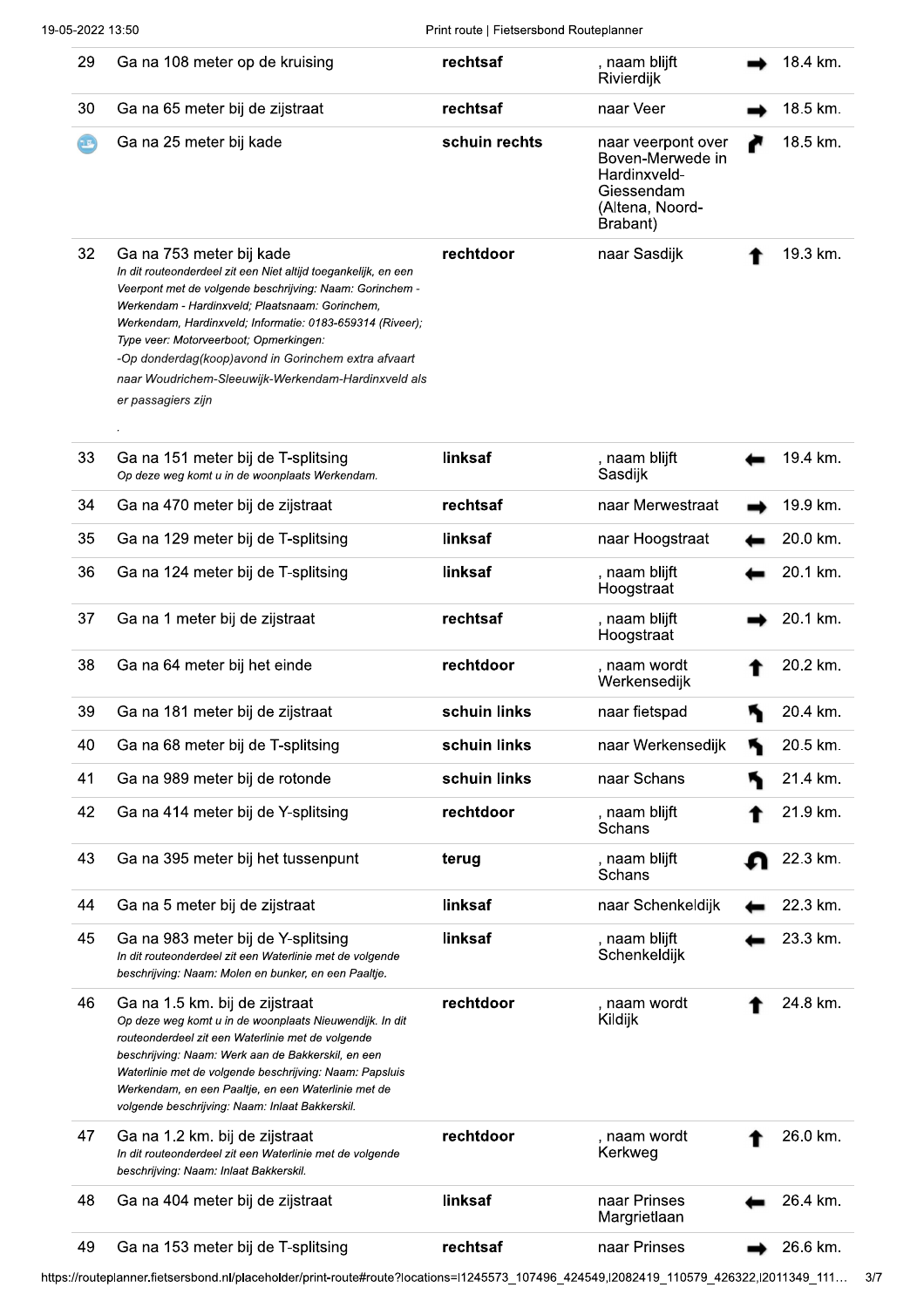|    |                                                                                                                                                                                                                                                                  |               | Irenelaan                                         |          |
|----|------------------------------------------------------------------------------------------------------------------------------------------------------------------------------------------------------------------------------------------------------------------|---------------|---------------------------------------------------|----------|
| 50 | Ga na 174 meter bij de T-splitsing                                                                                                                                                                                                                               | linksaf       | naar Prinses<br>Julianaweg                        | 26.7 km. |
| 51 | Kom na 23 meter bij [onbekend] in Nieuwendijk (Altena, Noord-Brabant)                                                                                                                                                                                            |               |                                                   | 26.8 km. |
| 52 | Ga na 3 meter bij het kruispunt                                                                                                                                                                                                                                  | rechtdoor     | , naam wordt<br>Rijksweg                          | 26.8 km. |
| 53 | Ga na 24 meter bij de zijstraat                                                                                                                                                                                                                                  | linksaf       | naar<br>Zevenbanseweg                             | 26.8 km. |
| 54 | Ga na 118 meter bij de zijstraat                                                                                                                                                                                                                                 | schuin rechts | naar fietspad langs<br>Zevenbanseweg              | 26.9 km. |
| 55 | Ga na 92 meter bij de Y-splitsing<br>In dit routeonderdeel zit een Dit is een gastadres van<br>Vrienden op de Fiets met de volgende beschrijving:<br>Verblijftype: Tuinhuis.                                                                                     | schuin links  | naar fietspad langs<br>Doornseweg                 | 27.0 km. |
| 56 | Ga na 383 meter op de kruising                                                                                                                                                                                                                                   | rechtdoor     | , naam wordt<br>Almkerkse<br><b>Buitenkade</b>    | 27.4 km. |
| 57 | Ga na 277 meter bij het einde<br>Deze afslag is bij een weg met de volgende beschrijving:<br>Fietsbrug. In dit routeonderdeel zit een Paaltje.                                                                                                                   | rechtdoor     | , naam wordt<br><b>Buitenkade</b>                 | 27.7 km. |
| 58 | Ga na 954 meter bij de zijstraat<br>Deze afslag is bij een weg met de volgende beschrijving:<br>Brugje over Alm. Op deze weg komt u in de woonplaats<br>Almkerk. In dit routeonderdeel zit een Waterlinie met de<br>volgende beschrijving: Naam: Vistrap in Alm. | linksaf       | naar fietspad                                     | 28.6 km. |
| 59 | Ga na 110 meter bij het einde<br>In dit routeonderdeel zit een Paaltje.                                                                                                                                                                                          | rechtdoor     | , naam wordt<br>Sportlaan                         | 28.7 km. |
| 60 | Ga na 36 meter bij de Y-splitsing                                                                                                                                                                                                                                | schuin rechts | , naam blijft<br>Sportlaan                        | 28.8 km. |
| 61 | Ga na 294 meter bij de T-splitsing                                                                                                                                                                                                                               | linksaf       | naar<br>Provincialeweg<br>Noord                   | 29.1 km. |
| 62 | Ga na 54 meter bij de zijstraat                                                                                                                                                                                                                                  | scherp rechts | naar fietspad                                     | 29.1 km. |
| 63 | Ga na 72 meter bij de T-splitsing<br>In dit routeonderdeel zit een Paaltje.                                                                                                                                                                                      | scherp links  | naar Burg H<br><b>Blokstraat</b>                  | 29.2 km. |
| 64 | Ga na 807 meter op de kruising                                                                                                                                                                                                                                   | linksaf       | naar<br>Woudrichemseweg                           | 30.0 km. |
| 65 | Ga na 106 meter op de kruising                                                                                                                                                                                                                                   | rechtdoor     | , naam wordt<br>fietspad langs<br>Woudrichemseweg | 30.1 km. |
| 66 | Ga na 62 meter bij de Y-splitsing                                                                                                                                                                                                                                | schuin rechts | naar fietspad langs<br>Almweg                     | 30.2 km. |
| 67 | Ga na 1.2 km. op de kruising                                                                                                                                                                                                                                     | rechtsaf      | naar Laagt                                        | 31.4 km. |
| 68 | Ga na 1.1 km. bij de T-splitsing                                                                                                                                                                                                                                 | linksaf       | naar Broekgraaf                                   | 32.5 km. |
| 69 | Ga na 2.0 km. bij de T-splitsing                                                                                                                                                                                                                                 | rechtsaf      | naar Lage<br>Oldersdijk                           | 34.5 km. |
| 70 | Ga na 64 meter bij de zijstraat<br>Op deze weg komt u in de woonplaats Giessen.                                                                                                                                                                                  | linksaf       | naar Eendenveld                                   | 34.6 km. |
| 71 | Ga na 2.0 km. bij de zijstraat<br>Op deze weg komt u in de woonplaats Babyloniënbroek. In<br>dit routeonderdeel zit een Dit is een gastadres van Vrienden<br>op de Fiets met de volgende beschrijving: Verblijftype:<br>Logeerkamer.                             | rechtsaf      | naar<br>Pompveldsekade                            | 36.6 km. |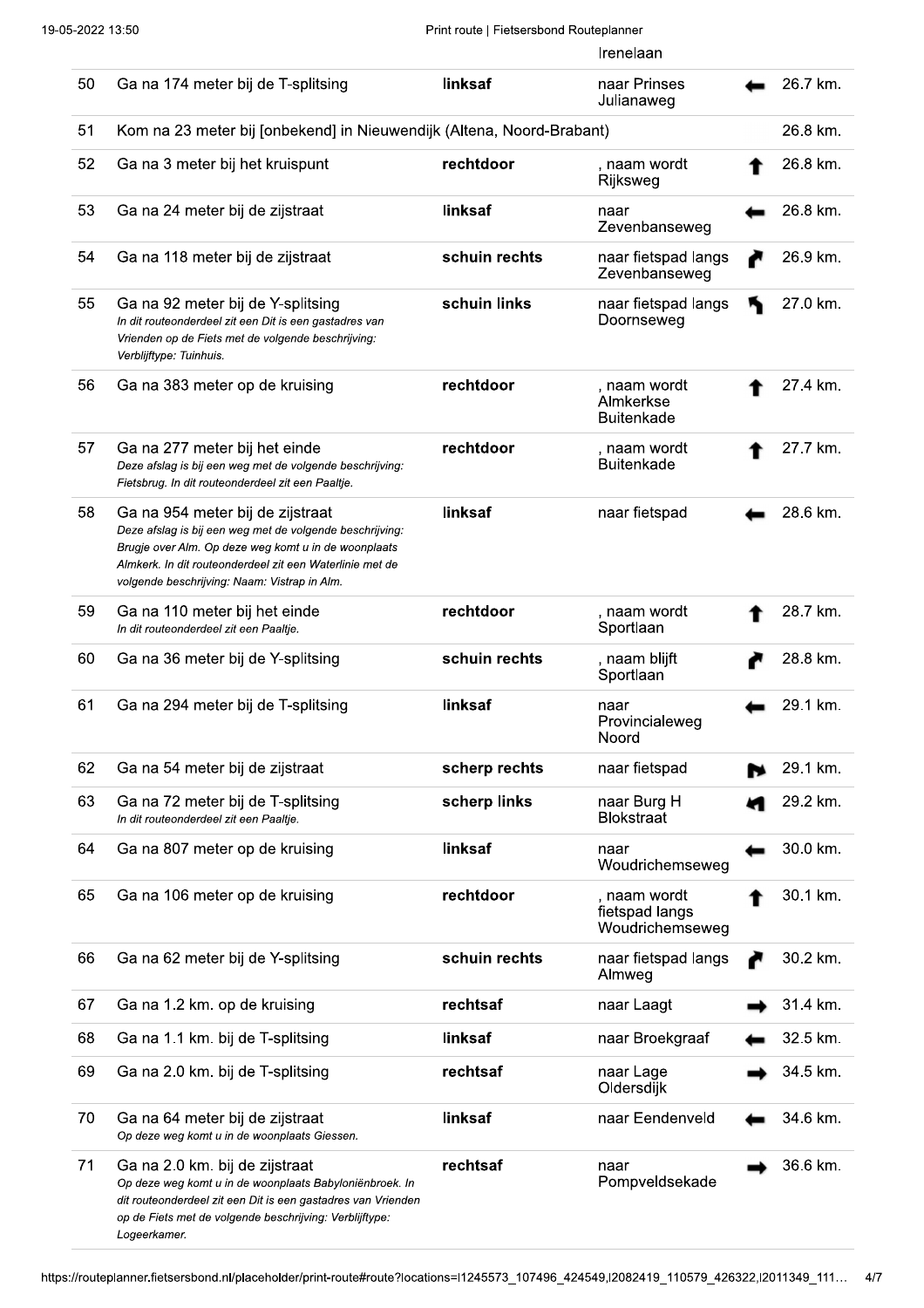|    | 19-05-2022 13:50                                                                                                                                                                                                                                                                                                         | Print route   Fietsersbond Routeplanner |                                                                                               |   |          |
|----|--------------------------------------------------------------------------------------------------------------------------------------------------------------------------------------------------------------------------------------------------------------------------------------------------------------------------|-----------------------------------------|-----------------------------------------------------------------------------------------------|---|----------|
| 72 | Ga na 1.2 km. bij de T-splitsing<br>In dit routeonderdeel zit een Hindernis brede fietsen.                                                                                                                                                                                                                               | scherp rechts                           | naar Midgraaf                                                                                 |   | 37.7 km. |
| 73 | Ga na 6.2 km. op de kruising<br>Op deze weg komt u in de woonplaats Almkerk.                                                                                                                                                                                                                                             | linksaf                                 | naar<br>Provincialeweg<br>Zuid                                                                |   | 43.9 km. |
| 74 | Ga na 771 meter bij het einde                                                                                                                                                                                                                                                                                            | rechtdoor                               | , naam wordt Korn                                                                             |   | 44.7 km. |
| 75 | Ga na 264 meter bij de zijstraat<br>Op deze weg komt u in de woonplaats Dussen.                                                                                                                                                                                                                                          | scherp rechts                           | naar Kornsche<br><b>Buitenkade</b>                                                            |   | 44.9 km. |
| 76 | Ga na 779 meter bij de T-splitsing<br>In dit routeonderdeel zit een Dit is een gastadres van<br>Vrienden op de Fiets met de volgende beschrijving:<br>Verblijftype: Logeerkamer.                                                                                                                                         | schuin links                            | naar Schenkeldijk                                                                             |   | 45.7 km. |
| 77 | Ga na 1.5 km. bij de T-splitsing<br>Op deze weg komt u in de woonplaats Hank.                                                                                                                                                                                                                                            | linksaf                                 | naar Parallelweg                                                                              |   | 47.2 km. |
| 78 | Ga na 69 meter bij de Y-splitsing<br>Op deze weg komt u in de woonplaats Nieuwendijk.                                                                                                                                                                                                                                    | schuin rechts                           | naar Rijksweg                                                                                 |   | 47.3 km. |
| 79 | Ga na 95 meter bij de Y-splitsing                                                                                                                                                                                                                                                                                        | schuin links                            | naar Hankse<br><b>Buitenkade</b>                                                              | К | 47.4 km. |
| 80 | Ga na 243 meter bij het einde                                                                                                                                                                                                                                                                                            | rechtdoor                               | , naam wordt<br><b>Buitenkade</b>                                                             |   | 47.6 km. |
| 81 | Ga na 1.4 km. op de kruising<br>Op deze weg komt u in de woonplaats Hank. In dit<br>routeonderdeel zit een Waterlinie met de volgende<br>beschrijving: Naam: Keersluizen Buitendijk Hank, en een<br>Waterlinie met de volgende beschrijving: Naam: Vistrap.                                                              | linksaf                                 | naar Buitendijk                                                                               |   | 49.0 km. |
| 82 | Ga na 2.1 km. op de kruising<br>In dit routeonderdeel zit een Waterlinie met de volgende<br>beschrijving: Naam: Keersluizen Buitendijk Hank, en een<br>Waterlinie met de volgende beschrijving: Naam: Vistrap.                                                                                                           | rechtsaf                                | naar Nathalsweg                                                                               |   | 51.1 km. |
| 83 | Ga na 960 meter bij de zijstraat                                                                                                                                                                                                                                                                                         | linksaf                                 | naar<br>Oranjepolderweg                                                                       |   | 52.0 km. |
| 84 | Ga na 421 meter bij de zijstraat                                                                                                                                                                                                                                                                                         | rechtsaf                                | , naam blijft<br>Oranjepolderweg                                                              |   | 52.4 km. |
| 85 | Ga na 1.0 km. bij de Y-splitsing                                                                                                                                                                                                                                                                                         | schuin links                            | naar Jeppegatweg                                                                              | ₦ | 53.5 km. |
| 86 | Ga na 10 meter op de kruising                                                                                                                                                                                                                                                                                            | schuin rechts                           | naar C.P. van den<br>Hoekpad                                                                  | ℯ | 53.5 km. |
| 87 | Ga na 6.6 km. op de kruising<br>Op deze weg komt u in de woonplaats Werkendam. In dit<br>routeonderdeel zit een Paaltje, en een Waterlinie met de<br>volgende beschrijving: Naam: Gemaal Oostkil, en een<br>Waterlinie met de volgende beschrijving: Naam:<br>Griendwerkerskeet, en een Negeren in lijst afwijkingen LF. | linksaf                                 | naar Veerweg                                                                                  |   | 60.1 km. |
| 15 | Ga na 24 meter bij kade                                                                                                                                                                                                                                                                                                  | schuin rechts                           | naar veerpont over<br><b>Steurgat Steurgat</b><br>in Werkendam<br>(Altena, Noord-<br>Brabant) |   | 60.1 km. |
| 89 | Ga na 82 meter bij kade<br>In dit routeonderdeel zit een Niet altijd toegankelijk, en een<br>Veerpont met de volgende beschrijving: Naam: Werkendam -<br>Biesbosch; Plaatsnaam: Werkendam; Informatie: 06-<br>27574184 (Pontje Steur); Type veer: Motorveerpont.                                                         | rechtdoor                               | naar Veerweg                                                                                  |   | 60.2 km. |
| 90 | Ga na 212 meter bij de T-splitsing                                                                                                                                                                                                                                                                                       | schuin rechts                           | naar 't Kooike                                                                                |   | 60.4 km. |
| 91 | Ga na 847 meter bij het einde                                                                                                                                                                                                                                                                                            | rechtsaf                                | naar Steurgat                                                                                 |   | 61.2 km. |
| 92 | Ga na 899 meter bij de zijstraat                                                                                                                                                                                                                                                                                         | linksaf                                 | naar Galeiweg                                                                                 |   | 62.1 km. |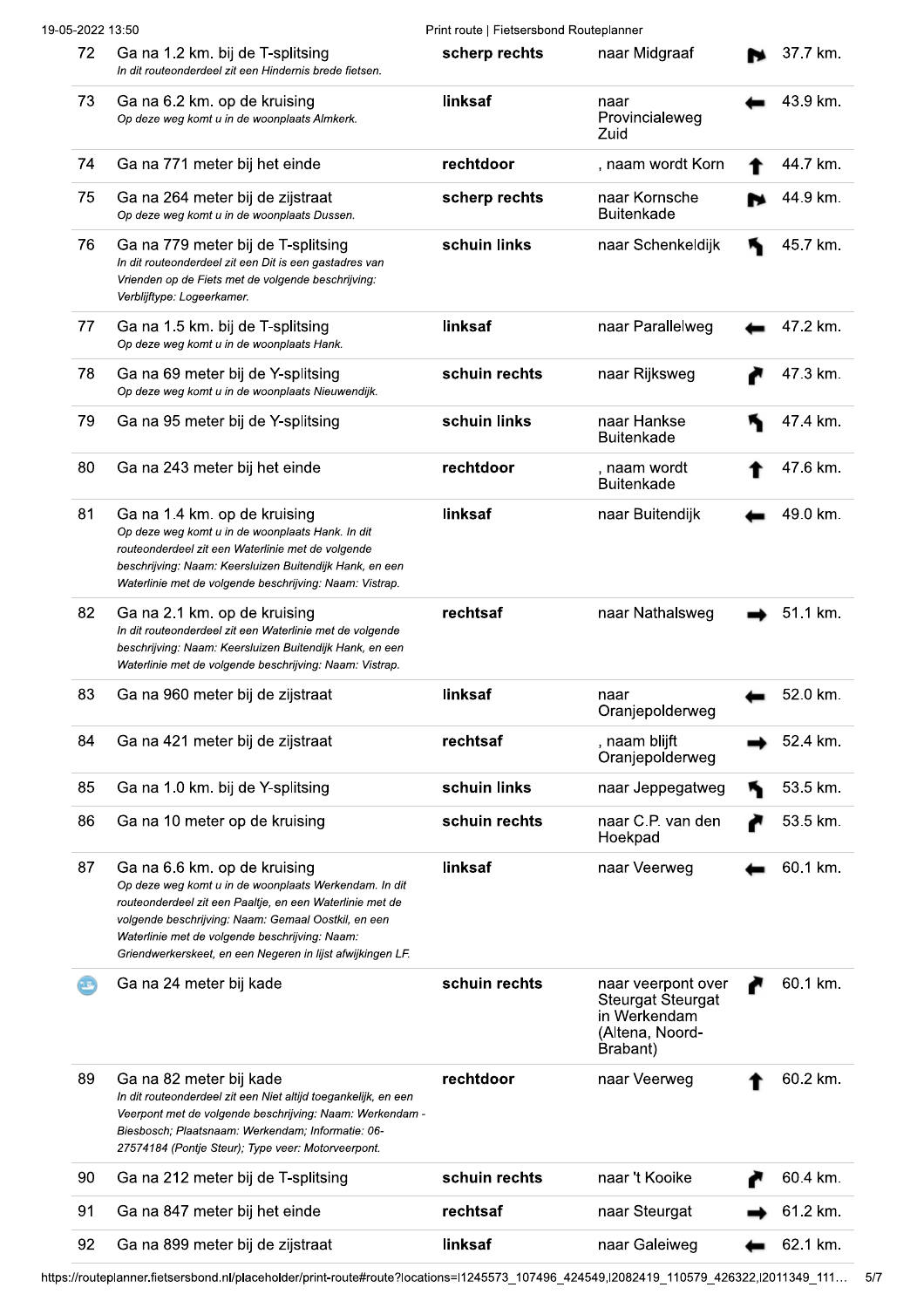| 93             | Ga na 32 meter bij de zijstraat                                                                                                                                                                                                                                                                                                                                                                             | linksaf       | , naam blijft<br>Galeiweg                                                                               | 62.2 km. |
|----------------|-------------------------------------------------------------------------------------------------------------------------------------------------------------------------------------------------------------------------------------------------------------------------------------------------------------------------------------------------------------------------------------------------------------|---------------|---------------------------------------------------------------------------------------------------------|----------|
| 94             | Ga na 69 meter bij het tussenpunt                                                                                                                                                                                                                                                                                                                                                                           | terug         | , naam blijft<br>Galeiweg                                                                               | 62.2 km. |
| 95             | Ga na 69 meter bij de T-splitsing                                                                                                                                                                                                                                                                                                                                                                           | linksaf       | , naam blijft<br>Galeiweg                                                                               | 62.3 km. |
| 96             | Ga na 2.6 km. bij de Y-splitsing<br>In dit routeonderdeel zit een Paaltje.                                                                                                                                                                                                                                                                                                                                  | schuin links  | , naam blijft<br>Galeiweg                                                                               | 64.9 km. |
| 97             | Ga na 947 meter bij de zijstraat                                                                                                                                                                                                                                                                                                                                                                            | linksaf       | naar De<br>Onderzand                                                                                    | 65.8 km. |
| 98             | Ga na 1.7 km. bij de Y-splitsing                                                                                                                                                                                                                                                                                                                                                                            | schuin links  | naar Bevertweg                                                                                          | 67.5 km. |
| 99             | Ga na 499 meter bij de Y-splitsing                                                                                                                                                                                                                                                                                                                                                                          | schuin rechts | naar<br>Noordwaardweg                                                                                   | 68.0 km. |
| 100            | Ga na 398 meter bij het einde                                                                                                                                                                                                                                                                                                                                                                               | rechtdoor     | , naam wordt<br>Reugtweg                                                                                | 68.4 km. |
| 101            | Ga na 1.1 km. bij de zijstraat<br>In dit routeonderdeel zit een Negeren in lijst afwijkingen LF.                                                                                                                                                                                                                                                                                                            | rechtdoor     | , naam wordt<br>Noordwaardweg                                                                           | 69.5 km. |
| 102            | Ga na 1.8 km. bij de Y-splitsing                                                                                                                                                                                                                                                                                                                                                                            | schuin rechts | naar Maltha                                                                                             | 71.3 km. |
| 103            | Ga na 732 meter bij de Y-splitsing                                                                                                                                                                                                                                                                                                                                                                          | linksaf       | , naam blijft Maltha                                                                                    | 72.0 km. |
| 104            | Ga na 129 meter bij de zijstraat                                                                                                                                                                                                                                                                                                                                                                            | linksaf       | naar Boomgatweg                                                                                         | 72.2 km. |
| 105            | Ga na 137 meter bij de T-splitsing                                                                                                                                                                                                                                                                                                                                                                          | rechtsaf      | naar Lijnoorden                                                                                         | 72.3 km. |
| 106            | Ga na 1.2 km. bij de zijstraat                                                                                                                                                                                                                                                                                                                                                                              | rechtdoor     | , naam wordt<br>Hilweg                                                                                  | 73.5 km. |
| 107            | Ga na 1.9 km. bij de 3-sprong                                                                                                                                                                                                                                                                                                                                                                               | rechtsaf      | naar fietspad langs                                                                                     | 75.4 km. |
|                |                                                                                                                                                                                                                                                                                                                                                                                                             |               | Bandijk                                                                                                 |          |
| 108            | Ga na 729 meter bij het kruispunt                                                                                                                                                                                                                                                                                                                                                                           | linksaf       | naar Veerweg                                                                                            | 76.1 km. |
| $(\mathbb{F})$ | Ga na 528 meter bij kade                                                                                                                                                                                                                                                                                                                                                                                    | rechtdoor     | naar veerpont over<br>Nieuwe Merwede<br>Nieuwe Merwede<br>in Werkendam<br>(Dordrecht, Zuid-<br>Holland) | 76.6 km. |
| 110            | Ga na 618 meter bij kade<br>Deze afslag is bij een weg met de volgende beschrijving:<br>op/afrit waterbus. In dit routeonderdeel zit een Niet altijd<br>toegankelijk, en een Veerpont met de volgende beschrijving:<br>Naam: Kop van t Land - Biesbosch Spieringpolder;<br>Plaatsnaam: Kop van t Land, Biesbosch Spieringpolder; Type<br>veer: Motorveerpont; Opmerkingen:<br>-De pont vaart 3x per uur vv. | rechtdoor     | naar<br>Provincialeweg                                                                                  | 77.3 km. |
| 111            | Ga na 47 meter bij het kruispunt<br>Op deze weg komt u in de woonplaats Dordrecht.                                                                                                                                                                                                                                                                                                                          | schuin links  | , naam blijft<br>Provincialeweg                                                                         | 77.3 km. |
| 112            | Ga na 32 meter bij het kruispunt                                                                                                                                                                                                                                                                                                                                                                            | rechtsaf      | naar Zeedijk                                                                                            | 77.4 km. |
| 113            | Ga na 2.2 km. bij de T-splitsing                                                                                                                                                                                                                                                                                                                                                                            | rechtsaf      | naar Noordendijk                                                                                        | 79.6 km. |
| 114            | Ga na 684 meter bij de Y-splitsing                                                                                                                                                                                                                                                                                                                                                                          | schuin rechts | naar fietspad                                                                                           | 80.3 km. |
| 115            | Ga na 15 meter bij de Y-splitsing                                                                                                                                                                                                                                                                                                                                                                           | schuin links  | naar Noordendijk                                                                                        | 80.3 km. |

rechtsaf

naar Hastingsweg  $\rightarrow$  82.0 km.

117 Ga na 660 meter bij de T-splitsing